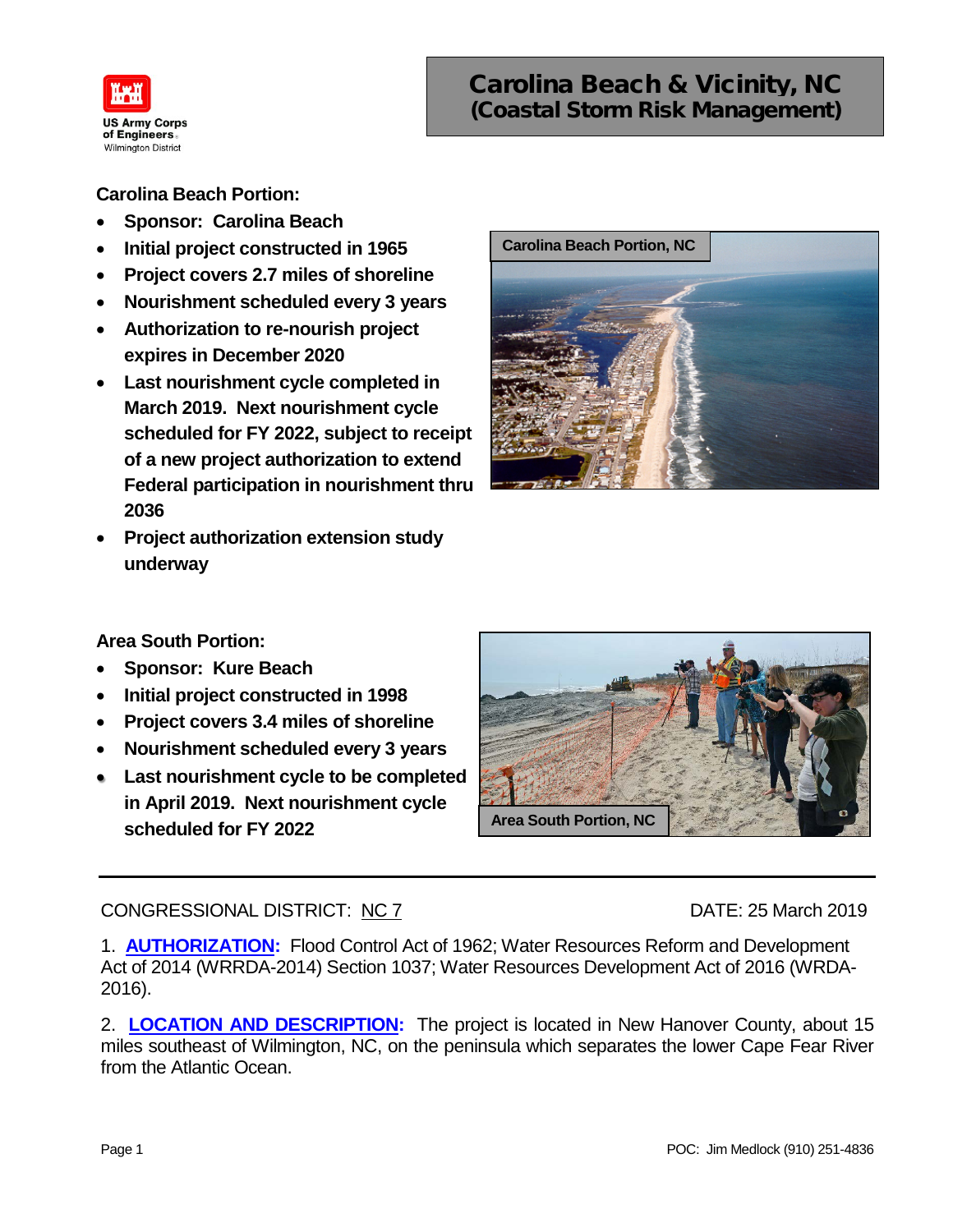PROJECT INFORMATION - Carolina Beach & Vicinity, NC - Carolina Beach and Area South Portions (Coastal Storm Risk Management) – Continued

## **Carolina Beach Portion**

This portion of the project includes a dune with a base generally bordering at or near the building line with a crown width of 25 feet at an elevation of 13.5 feet national geodetic vertical datum (NGVD) together with an integral shoreline berm with a crown width of 50 feet at elevation 10.5 NGVD and beach fill extending about 14,000 feet from the northern to the southern limits of Carolina Beach, and Federal participation in the periodic cost of coastal storm risk management nourishment for a period not to exceed 56 years from the year of initial placement (FY 1965 to 2020). Along the northern 2,050 feet, this portion of the project includes a rock revetment at elevation 10.5 NGVD fronted by 130-foot-wide berm at elevation 6.5 NGVD.

## **Area South Portion**

The portion of the project includes a dune with a base generally bordering at or near the building line with a crown width of 25 feet at an elevation of 13.5 feet national geodetic vertical datum (NGVD), together with integral construction of a shoreline berm with a crown width of 50 feet at elevation 9.5 feet NGVD extending about 18,000 feet from the southern limits of Carolina Beach to the northern limits of Fort Fisher, and Federal participation in the cost of coastal storm risk management nourishment for a period not to exceed 50 years from the year of initial placement (FY 1998 to 2047).

## 3. **COST ESTIMATE:**

#### **Carolina Beach Portion:**

## **Initial Construction:**

| \$7,325,000   | (Federal – 65%)                 |
|---------------|---------------------------------|
| \$3,944,000   | $(Non-Federal - 35%)$           |
| (\$3,936,000) | (Non-Federal Cash Contribution) |
| (\$8,000)     | (Non-Federal Lands and Damages) |
| \$11,269,000  |                                 |
|               |                                 |

#### **Periodic Nourishment:**

| \$32,454,000 | $(Federal - 65%)$     |
|--------------|-----------------------|
| \$17,476,000 | $(Non-Federal - 35%)$ |
| \$49,930,000 |                       |

## **Total Estimated Project Cost:**

| \$39,779,000 | Federal     |
|--------------|-------------|
| \$21,420,000 | Non-Federal |
| \$61,199,000 | Total       |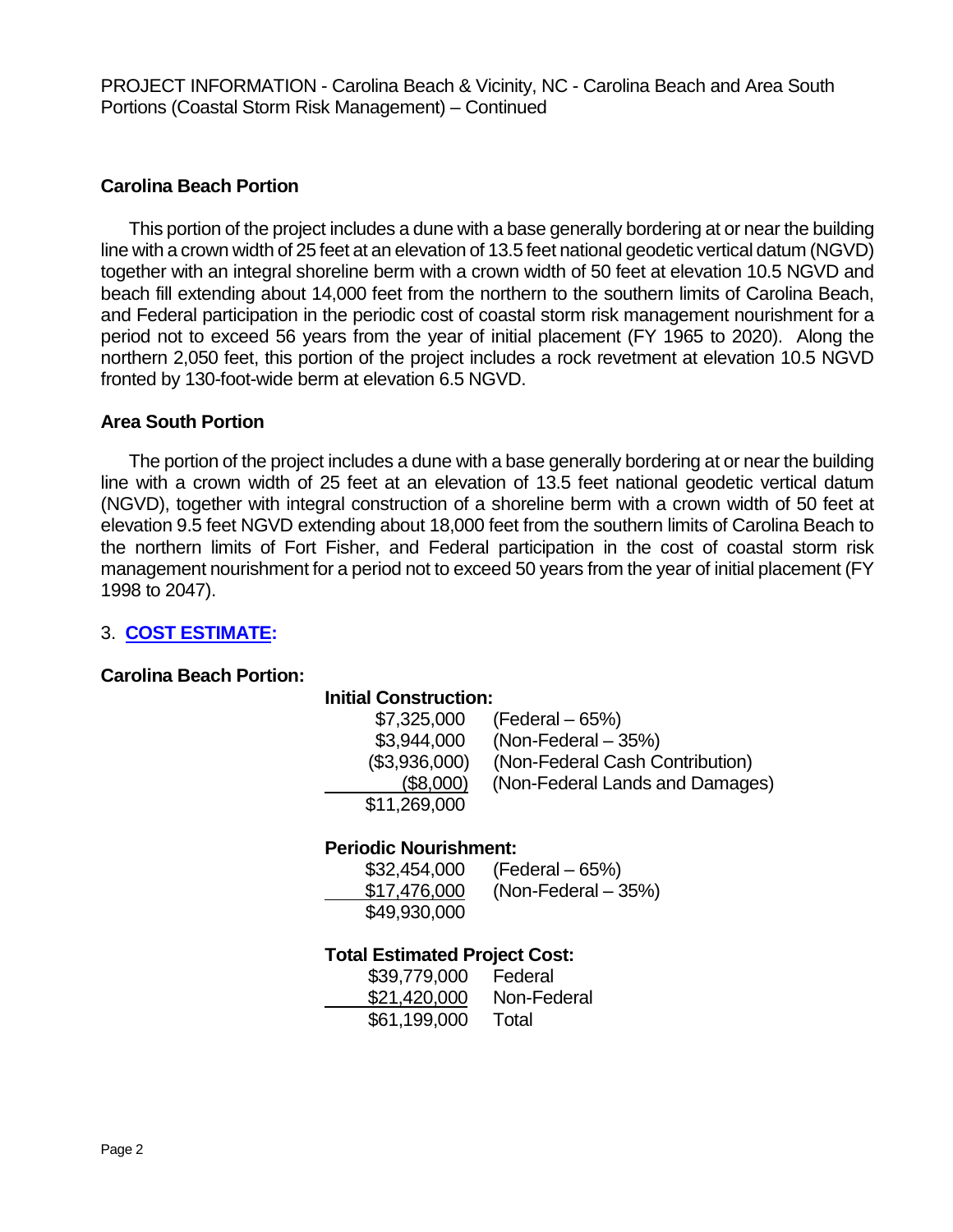PROJECT INFORMATION - Carolina Beach & Vicinity, NC - Carolina Beach and Area South Portions (Coastal Storm Risk Management) – Continued

## **Area South Portion:**

## **Initial Construction:**

| \$9,603,000   | $(Federal - 65%)$               |
|---------------|---------------------------------|
| \$5,171,000   | $(Non-Federal - 35%)$           |
| (\$4,770,000) | (Non-Federal Cash Contribution) |
| (\$401,000)   | (Non-Federal Lands and Damages) |
| \$14,774,000  |                                 |
|               |                                 |

## **Periodic Nourishment:**

| \$99,353,000  | $(Federal - 65%)$     |
|---------------|-----------------------|
| \$53,498,000  | $(Non-Federal - 35%)$ |
| \$152,851,000 |                       |

## **Total Estimated Project Cost:**

| \$108,956,000 | Federal     |
|---------------|-------------|
| \$58,669,000  | Non-Federal |
| \$167,625,000 | Total       |

4. **FEDERAL FUNDING ALLOCATION THRU FY 2018:** \$68,736,000.

5. **FY 2019 FUNDING ALLOCATION:** \$0. Flood Control and Coastal Emergency funds in the amount of \$7 million and other carry-in Federal and non-Federal funds are being used to complete a periodic nourishment contract at both the Carolina Beach and Area South portions. Carry-in funds are also being used to continue a Beach Renourishment Evaluation Report for the Carolina Beach Portion, under section 1037 of the Water Resources Reform and Development Act of 2014, as amended. A tentatively selected plan milestone meeting is scheduled for May 2019.

6. **FY 2020 BUDGET AMOUNT:** \$0. Complete the Beach Renourishment Evaluation Report for the Carolina Beach Portion using carry-in funding and issue a Chief's Report, scheduled for June 2020, for authorization to continue Federal participation in periodic nourishment thru FY 2036. No additional funds are estimated to be needed at this time.

7. **KEY DATES:** Federal authority to nourish the Carolina Beach portion expires in FY 2021 (December 2020). The periodic nourishment completed in March 2019 will be the last nourishment event on Carolina Beach until the Beach Renourishment Evaluation Report has been approved, a Chief's Report has been issued and authorization received to continue Federal participation in periodic nourishment thru FY 2036.